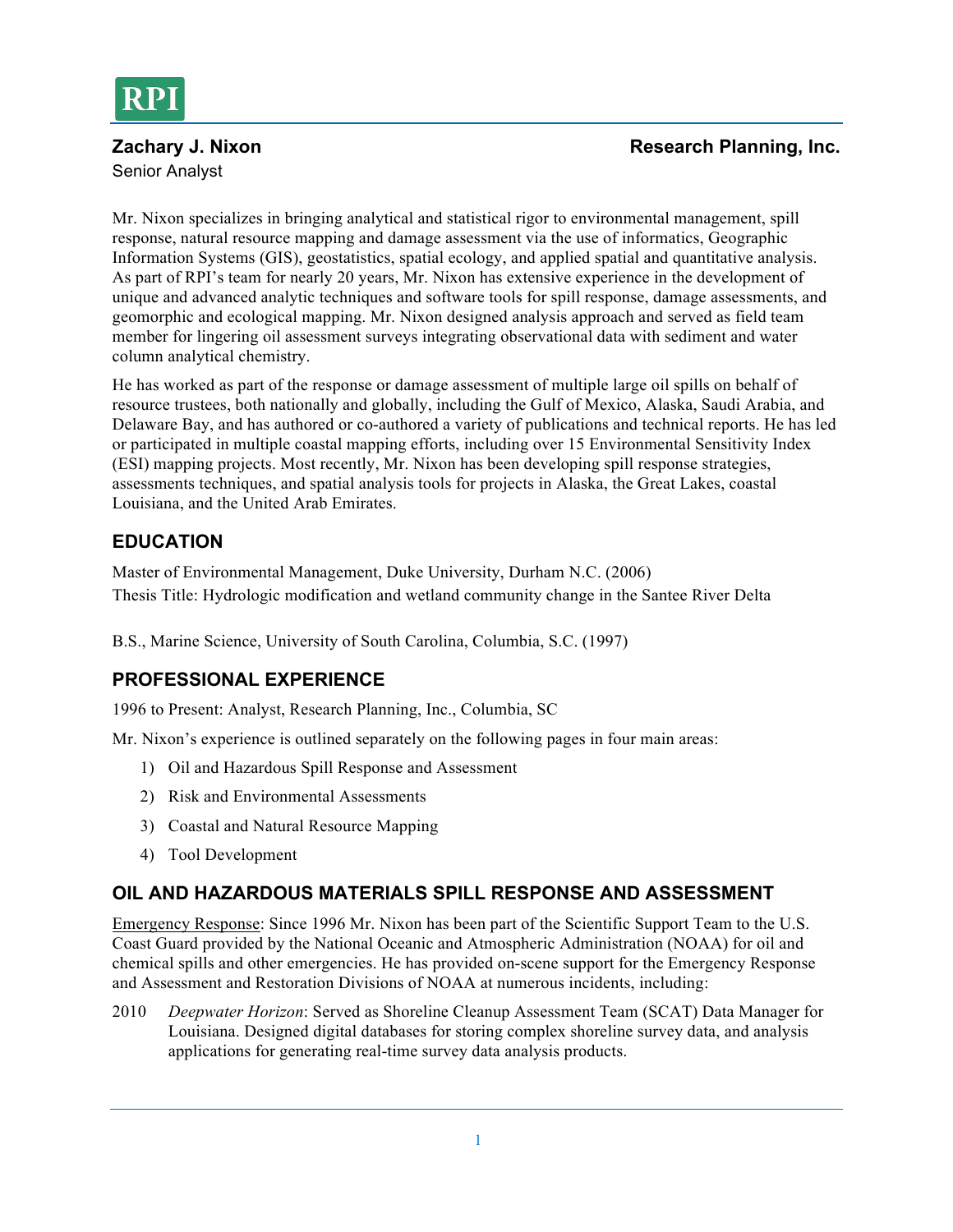## RPI

| $  -$ |                                                                                                                                                                                                                                                                                                                                                                              |
|-------|------------------------------------------------------------------------------------------------------------------------------------------------------------------------------------------------------------------------------------------------------------------------------------------------------------------------------------------------------------------------------|
| 2010  | Enbridge Pipeline, Kalamazoo River, Michigan: Team member for the NRDA overbank oiling<br>survey effort.                                                                                                                                                                                                                                                                     |
| 2006  | Citgo Refinery, Calcasieu Lake, Louisiana: Assisted NOAA with SCAT data management and<br>analysis, and served as team member for NRDA sediment and biological sampling effort.                                                                                                                                                                                              |
| 2005  | M/T Athos Spill Natural Resource Damage Assessment: Conducted spatially explicit, quantitative<br>population, oiling, and injury calculations for birds and wildlife resources affected by the M/T<br>Athos spill.                                                                                                                                                           |
| 2004  | Hurricane Ivan Spills, Louisiana: SCAT team member and data analyst.                                                                                                                                                                                                                                                                                                         |
| 2004  | Midvalley Pipeline, Ohio River, Kentucky: SCAT team member and shoreline oiling data analyst.                                                                                                                                                                                                                                                                                |
|       | Long-Term and Ongoing Impact Assessments: Mr. Nixon has been part of a variety of impact<br>assessments for medium and long-term impacts of oil spills and other coastal impacts on behalf of the<br>Exxon Valdez Oil Spill Trustee Council (EVOSTC), NOAA's Assessment and Restoration Division and<br>other agencies, including:                                           |
| 2012  | Principle Investigator, Exxon Valdez Lingering Oil Distribution Ecological Synthesis. Developed<br>spatial modeling and statistical analysis strategy to compare population and biomarker data for<br>recovering species with spatial models of lingering subsurface oil for Exxon Valdez Oil Spill<br>Trustee Council.                                                      |
| 2010  | Enbridge Pipeline, Kalamazoo River, Michigan: Assisted USGS and the USEPA with statistical<br>survey design and data analysis, including error propagation and non-detect handling, for<br>persistent submerged oil volume estimation in riverbed sediments.                                                                                                                 |
| 2011  | Deepwater Horizon: Shoreline Natural Resource Damage Assessment Data Integration.<br>Developed data validation methods, advanced analysis and integration techniques, and spatio-<br>temporal database structure to store, analyze and estimate shoreline injury for NOAA and other<br>state and federal trustees.                                                           |
| 2009  | Chalk Point Pipeline Spill, Maryland: Assisted with sampling design and data analysis for long-<br>term marsh recovery study                                                                                                                                                                                                                                                 |
| 2008  | Selendang Ayu, Aleutian Islands, Alaska: Mr. Nixon designed analysis approach and served as<br>field team member for lingering oil assessment surveys integrating observational data with<br>sediment and water column analytical chemistry.                                                                                                                                 |
| 2007  | Exxon Valdez Oil Spill Lingering Oil Survey: Mr. Nixon served as geospatial technical lead and<br>chief of party for fieldwork, and was responsible for development of advanced statistical<br>modeling approach, robust survey design, and implementation of custom tools to integrate GIS<br>and statistical software packages for Exxon Valdez Oil Spill Trustee Council. |
| 2005  | Exxon Valdez Oil Spill Lingering Oil Survey Remediation Study. Performed geostatistical<br>analysis, and 3-D modeling of oil-contaminated sediments and coastal geomorphology data.                                                                                                                                                                                          |
| 2003  | Gulf War Oil Spill, Jubail, Saudi Arabia. Participated in design of sampling methodology,                                                                                                                                                                                                                                                                                    |

- database structure, and data collection applications, and coordinated personnel for collection, geostatistical analysis, and 3-D modeling of oil-contaminated sediments and coastal geomorphology data as part of Arabian Gulf UN Claims Commisision Gulf War Shoreline Survey.
- 2001 API In-Situ Burning Site Assessment. Participated in field collection and spatial analysis of postburn environmental data and photography for spill sites in Louisiana, Utah, and Minnesota.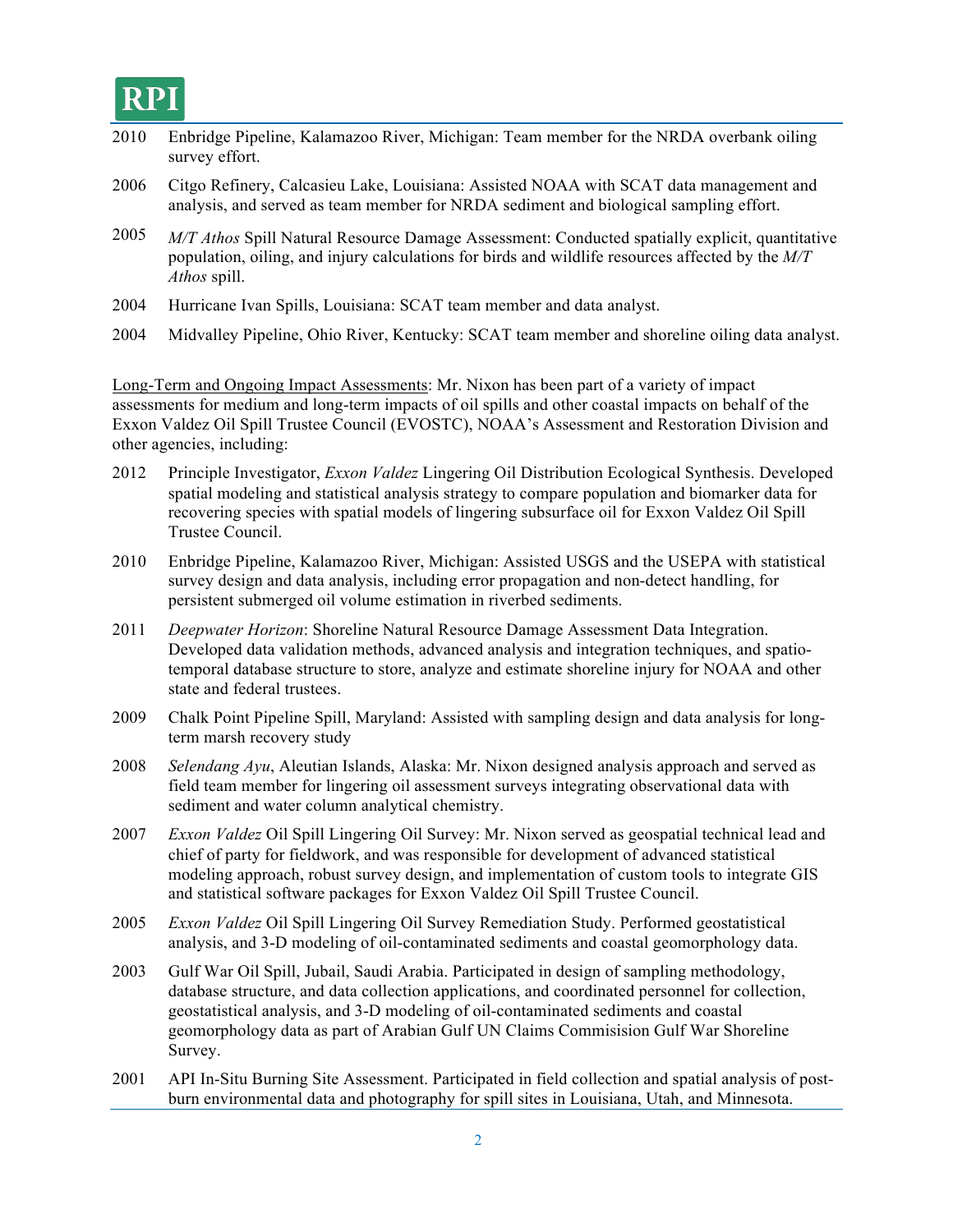### **RISK ASSESSMENTS AND SPATIAL ANALYSIS**

Marine Debris and Abandoned Vessels: Mr. Nixon has worked on a variety of marine debris and abandoned vessel issues for NOAA's Marine Debris Program, NOAA's Emergency Response Division, and the US Fish and Wildlife Service.

- 2013 Hurricane Sandy intertidal marine debris assessment. Served as project manager in assisting NOAA's MDP with identifying intertidal marine debris in the coastal areas of New York, New Jersey, and Connecticut via the use of advanced object based image analysis (OBIA) techniques and fieldwork.
- 2013 Hurricane Sandy marine debris dispersion modeling. Served as project manager in assisting NOAA's MDP with adapting marine debris dispersion models developed after Hurricanes Katrina, Rita, and Ivan for use in the coastal areas of New York, New Jersey, and Connecticut.
- 2009 Hurricane Katrina and Rita marine debris dispersion modeling. Served as project manager in assisting NOAA's MDP with developing novel statistical methods for modeling the dispersion of marine debris after storm events for hydrographic survey prioritization.
- 2006 Gulf of Mexico Marine Debris Project: Served as project manager and designed database structure and cartographic products and conducted stakeholder workshops to provide public dissemination of NOAA Marine Debris Program field data and track cleanup efforts.
- 2005 Project Analyst, Hurricane Rita HAZMAT Debris Analysis. Participated in study design, performed photo interpretation, fieldwork, and spatial analysis of Hurricane Rita debris issues for the Sabine National Wildlife Refuge.
- 2002 Project Analyst, NOAA Abandoned Vessels Survey. Provided spatial analysis and assisted in fieldwork in support of salvage survey of abandoned vessels in Puerto Rico, US Virgin Islands, and Pacific Territories.

Spatial and Geostatistical Analysis: Mr Nixon has conducted a variety of spatial modeling and geostatistical analysis in service of impact and risk assessment, including:

- 2009 NOAA Garden Island Bay Contamination Assessment. Performed geostatistical analysis, volume estimation, and 3-D modeling of oil-contaminated sediments and coastal geomorphology data.
- 2001 Poplar Pt./Anacostia River Groundwater Contamination Assessment. Provided spatial and geostatistical analysis and 3-D visualization of stratigraphic and environmental data
- 2001 *T/V Gilbert Taylor* Grounding Natural Resource Damage Assessment. Provided spatial and geostatistical analysis, 3-D visualization, and modeling of bathymetric data and quantification of associated seagrass injury.
- 2001 Todd Shipyard, Seattle WA Environmental Remediation litigation support. Provided spatial and geostatistical analysis, 3-D visualization, and modeling of sediment contamination and bathymetric data.
- 1999 Parris Island, SC Thermal Plume Study. Assisted with field collection and 3-dimensional modeling and spatial analysis of water quality and bathymetry data.

Contingency Planning: Mr. Nixon has participated in a number of contingency planning exercises for spills and

2010 Contingency Plan Annex Spill Risk Assessments, National Park Service, Great Lakes. Identified protection priorities for parks Designed quantitative spatial risk analysis to assess and communicate threats to NPS properties from a variety of spill sources.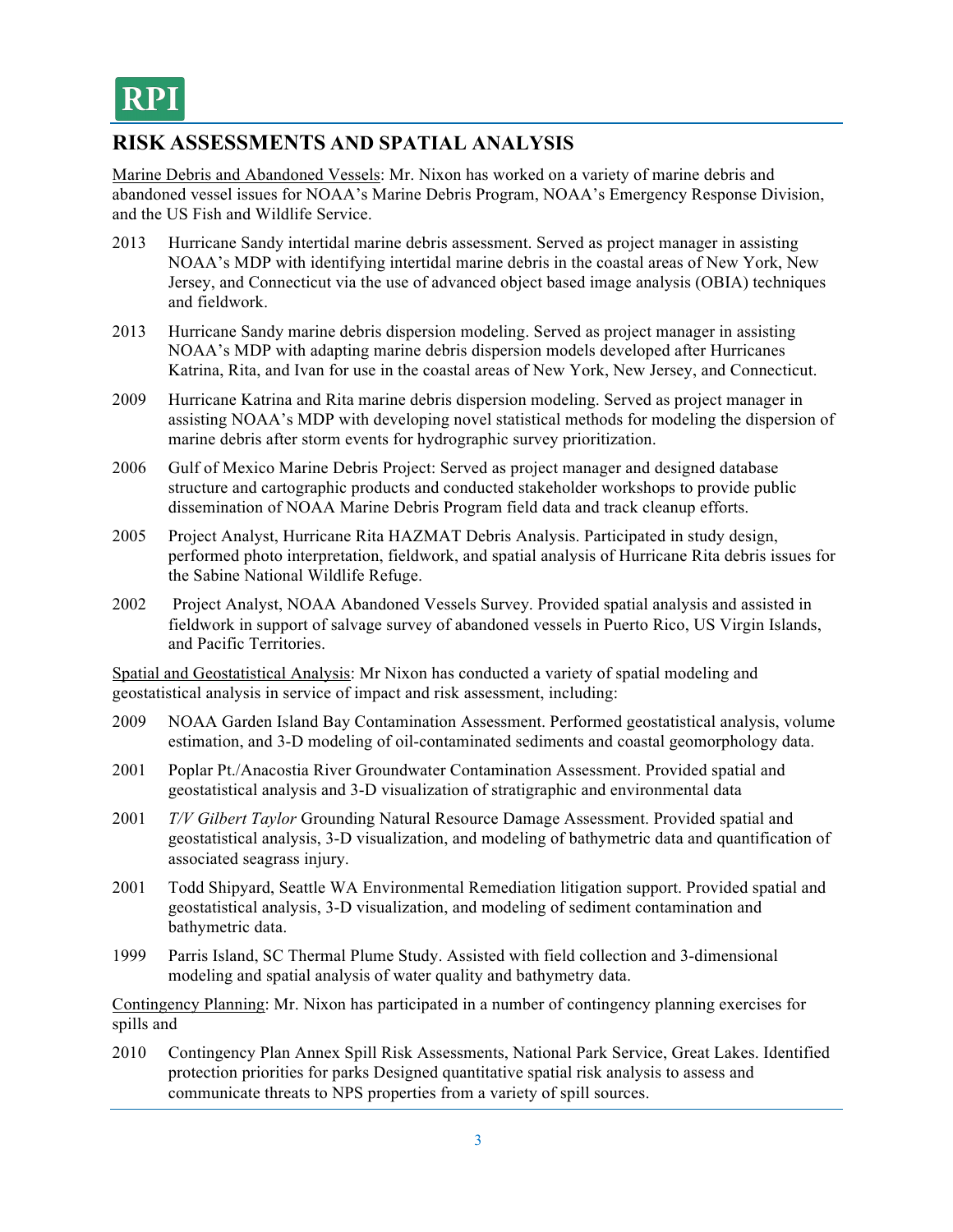- 1999 DOT Unusually Sensitive Areas Project. Served as project analyst for large national program for the identification of drinking water resources sensitive to petroleum pipeline spills.
- 1997 New Jersey Tidal Inlet Protection Strategies: Designed digital data structure and cartographic products.

#### **COASTAL RESOURCE MAPPING**

Mr. Nixon has served as GIS analyst or as project coastal geomorphologist on the following ESI projects used for coastal zone management, contingency planning, and hazardous material/natural disaster responses:

| 1996 |
|------|
| 1997 |
| 1998 |
| 2001 |
| 2001 |
| 2001 |
| 2001 |
| 2002 |
| 2005 |
| 2005 |
| 2005 |
| 2006 |
| 2006 |
| 2007 |
|      |

His role as geomorphologist on multiple ESI projects required extensive aerial and ground based fieldwork. Mr. Nixon spearheaded the adoption of the use of oblique digital imagery in ESI shoreline habitat mapping, replacing manual methods for greater accuracy and efficiency.

In 2004, Mr. Nixon served as the project coordinator for the Santee River Delta Vegetation Change Analysis conducted for The Nature Conservancy. He designed sampling plans, conducted fieldwork, and performed multivariate statistical and neural network analysis for examination of wetland community change due to hydrologic and salinity regime alterations.

More recently, Mr. Nixon designed the technical approach for processing of remote sensing data using advanced OBIA, data fusion and statistical and machine learning methods for several coastal habitat mapping projects in the Middle East.

#### **TOOL DEVELOPMENT**

Mr. Nixon has developed a number of specialized software and spatial analysis tools for use in coastal impact and risk assessments, and natural resource damage assessments. These include:

- 2013 NOAA Habitat Equivalency Analysis (HEA) GIS Toolset. Mr. Nixon served as geospatial technical lead, and designed ArcGIS integrated spatial analysis tools in Python to integrate advanced interpolation methods and automate HEA analysis for complex natural resource damage assessments.
- 2010 Abu Dhabi Coastal Environmental Atlas. Mr. Nixon served as technical director for the design of integrated screening tools from multiple environmental stressors to coastal habitats of the Emirate of Abu Dhabi.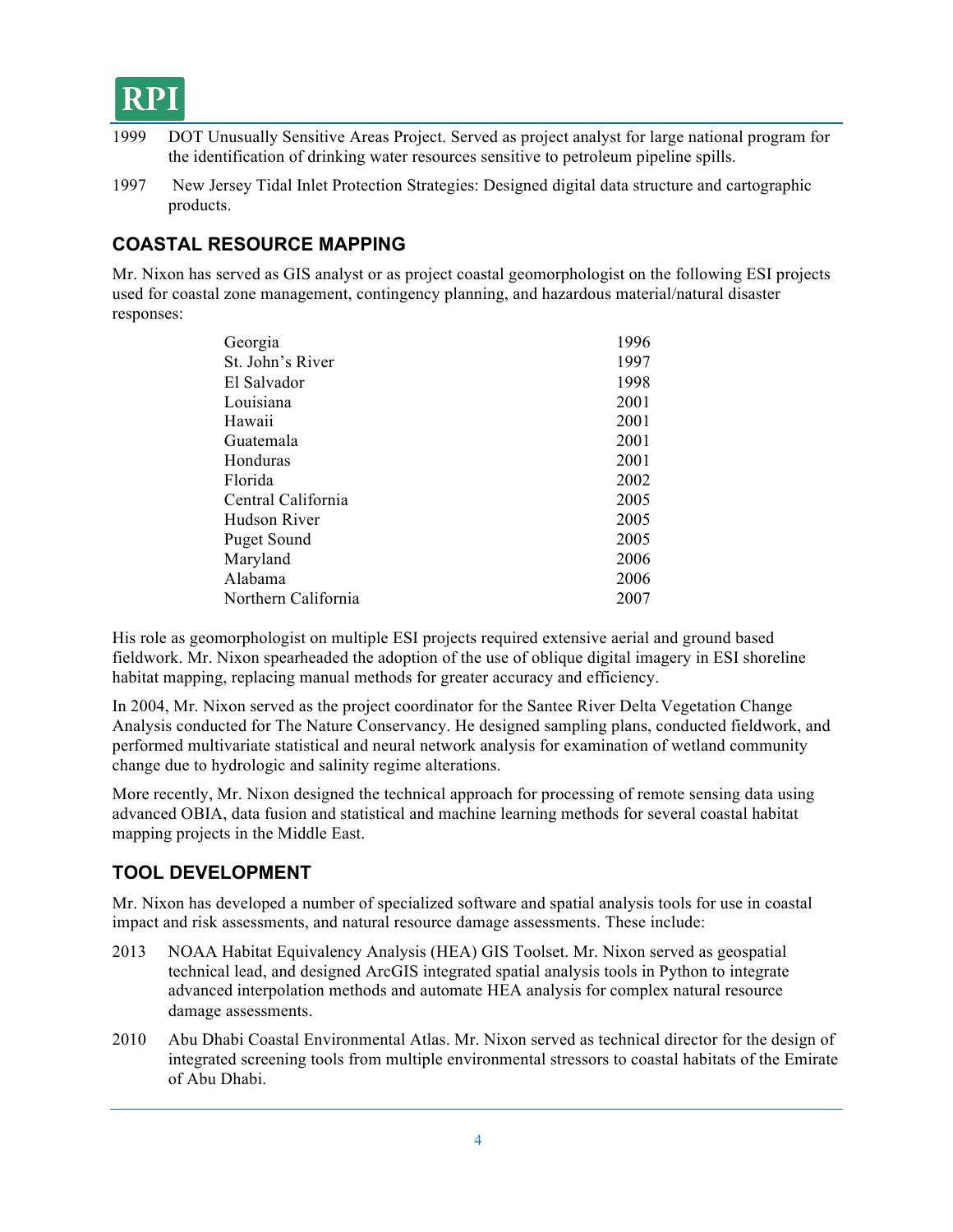

- 2009 NOAA Climate Assessment and Proactive Response Initiative (CAPRI). Mr. Nixon designed screening tools to assess risk to hazardous waste sites and NOAA trust resources from global warming and sea level rise.
- 2003 NOAA Oil and Gas Infrastructure and Coastal Land Loss Risk Assessment for Louisiana. Mr Nixon designed spatial risk analysis and software tools to assess risks to coastal oil and gas infrastructure in Louisiana from coastal land loss.

#### **SELECTED PUBLICATIONS**

- Zengel S, N. Rutherford, B. Bernik, Z. Nixon, and J. Michel. 2014. Salt marsh remediation and the *Deepwater Horizon* oil spill, the role of planting in vegetation and macroinvertebrate recovery. Conference Abstract. 2014 International Oil Spill Conference.
- Zengel S, B. Bernik, N. Rutherford, Z. Nixon, J. Michel, and F. Csulak. 2014. Salt marsh remediation and the *Deepwater Horizon* oil spill, the role of planting in ecological recovery. Conference Abstract. Gulf of Mexico Oil Spill & Ecosystem Science Conference.
- Nixon, Z. J. Michel, M.O. Hayes, G. Irvine, and J. Short. 2013. Geomorphic factors controlling the persistence of subsurface oil from the Exxon Valdez Oil Spill. Journal of Coastal Research, 69:115- 127
- Zengel S, N. Rutherford, Z. Nixon, B. Bernik, and J. Michel. 2013. Cleanup of heavily oiled salt marsh during the *DWH* Oil Spill: II. Comparisons of ecological effects and initial recovery. Invited Presentation. Gulf of Mexico Oil Spill & Ecosystem Science Conference. New Orleans, Louisiana.
- Zengel, S., N. Rutherford, Z. Nixon, B. Bernik, and J. Michel. 2013. Cleanup of heavilly oiled salt marsh during the *DWH* Oil Spill: II. Comparisons of ecological effects and initiatl recovery. Gulf of Mexico Oil Spill and Ecosystem Science Conference, New Orleans, LA.
- Michel J, E.H. Owens, S. Zengel, A. Graham, Z. Nixon, T. Allard, W. Holton, P.D. Reimer, and A. Lamarche. 2013. Extent and degree of shoreline oiling: *Deepwater Horizon* Oil Spill, Gulf of Mexico, USA. PLoS ONE 8(6): e65087
- Hudgens, D, A. van Geel, Z. Nixon, B. Shorr, T. Penn, A. Dvarskas, L. Johnson, and R. Neely. 2012. NOAA HEA tools: A spatially explicit framework for habitat equivalency analysis. Invited presentation at: SETAC North America, Boston, MA.
- Michel, J., Nixon, Z., Hayes, M., Irvine, G. and S. Short. 2011. The distribution of lingering subsurface oil from the *Exxon Valdez* Oil Spill. Proc. In: 2011 International Oil Spill Conference, American Petroleum Institute.
- Steinhoff, M., B. Shorr, M. Baker, A. Dvarskas, A. Merten, A. Shellenbarger Jones, D. Hudgens, N. Etre, K. Glodzik, Z. Nixon, and A. Bejarano. 2011. Climate Assessment and Proactive Response Initiative. Poster presented at: PNW-SETAC, Vancouver, WA.
- Barnea, N., J. Michel, B. Bray, Z. Nixon, G. Imahori, and C. Moegling. 2009. Marine debris response planning in the North-Central Gulf of Mexico. June 2009. NOAA Technical Memorandum NOS-OR&R-31.
- Michel, J., Z. Nixon, J. Dahlin, D. Betenbaugh, M. White, D. Burton, and S. Turley. 2009. Recovery of interior brackish marshes seven years after the Chalk Point oil spill. Marine Pollution Bull. 58:995- 1006.
- Nixon, Z. 2008. Predictive modeling of storm-generated marine debris. Poster session presented at: 2008 Mississippi – Alabama Bays and Bayous Symposium, Biloxi, MS.